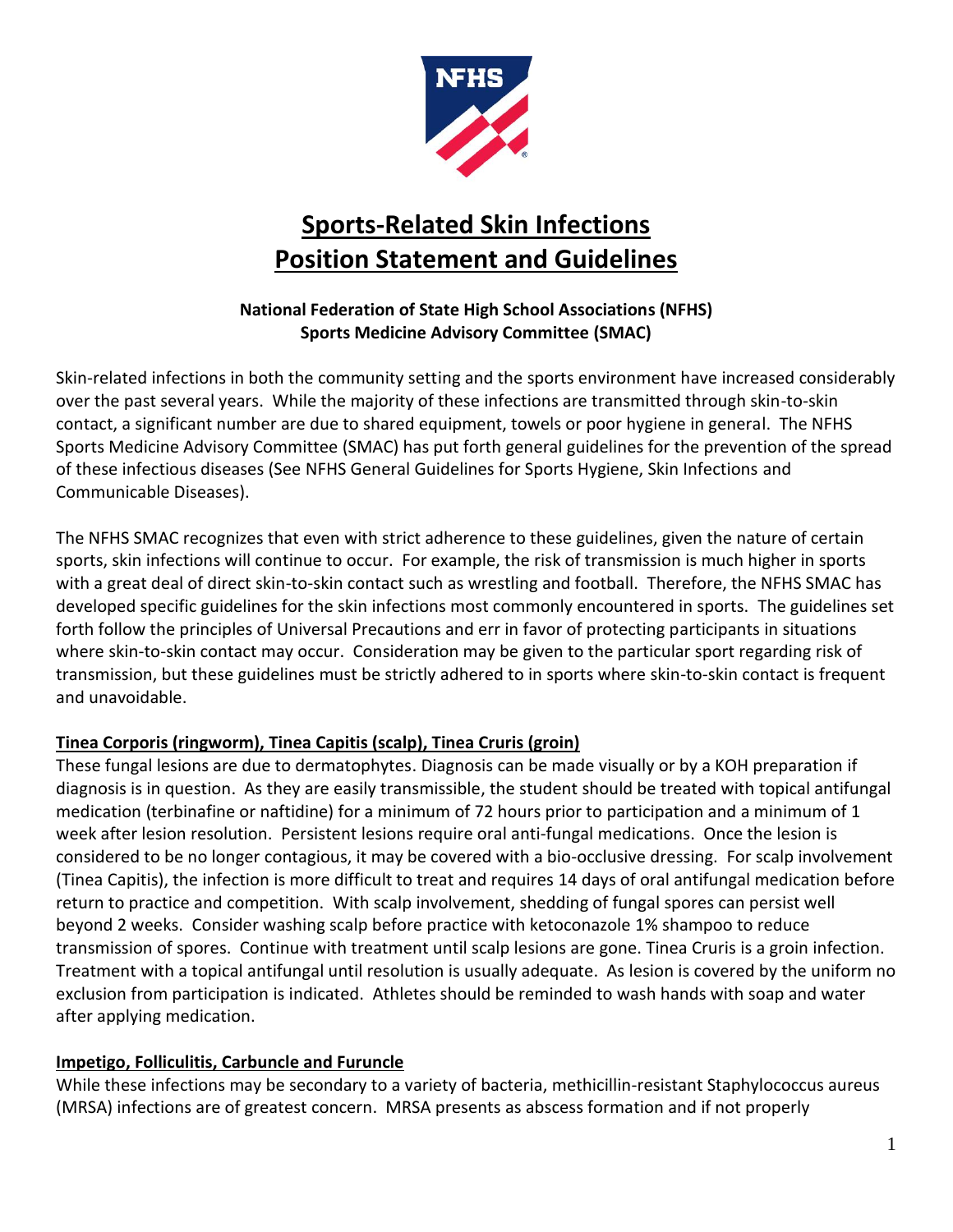addressed, can lead to serious consequences and possible reoccurrence. An infected athlete should be treated and removed from practice and competition. Treatment may consist of incision and drainage with appropriate oral antibiotics based on culture if available. If MRSA is present, abscess incision and drainage is recommended for return to practice and competition may be considered after 72 hours of treatment, provided there is no further drainage or new abscess formation. For non-MRSA infections, return to contact practices and competition may occur after 72 hours of treatment, provided the infection is not actively draining and being treated. At this time the involved site may be covered with a bio-occlusive dressing. All lesions should be considered infectious until each one has a well-adherent scab without any drainage or weeping fluids. Once a lesion is no longer considered infectious, it should be covered with a bio-occlusive dressing until complete resolution.

During the time when a student has been identified with any of these infections, increased screening should occur. At this time, all team members should be carefully screened for similar infections on a daily basis by a knowledgeable coach or appropriate health-care professional. If multiple students are infected, consideration should be given to contacting the local or state health department for further guidance.

#### **Varicella/Zoster (shingles), Herpes Simplex (HSV1 , cold sore, fever blister)**

These are viral infections, which are transmitted by skin-to-skin contact. Contact with fluid from a shingles lesion can cause varicella (chickenpox) in an individual who has never had chickenpox or the varicella vaccine. Fever blisters (cold sores) are HSV1 infections around the mouth and lips. Lesions on exposed areas of skin that are not covered by clothing, uniform or equipment require the player to be withdrawn from any activity that may result in direct skin-to-skin contact with another participant. Covering infectious lesions with an occlusive dressing is not adequate, sufficient, or acceptable. Prior to returning to participation, primary outbreaks of shingles and cold sores require 10-14 days of oral antiviral medications, while recurrent outbreaks require 120 hours of treatment as a minimum treatment time. For a student to be considered "non-contagious," all lesions must be scabbed over with no oozing or discharge, no new lesions should have occurred in the preceding 72 hours, and no systemic symptoms (fever, malaise).

### **Herpes Gladiatorum**

This skin infection, primarily seen among wrestlers, is caused by herpes simplex virus Type 1 (HSV-1). The spreading of this virus is strictly skin-to-skin. The majority of the outbreaks develop on the head, face and neck, reflecting the typical wrestling lock-up position. The initial outbreak is characterized by a raised rash with groupings of 6-10 vesicles (blisters). For head, face and neck involvement, symptoms include sore throat, fever, malaise and swollen cervical lymph nodes. The infected individual must be immediately removed from contact (practices and contests) and seek appropriate care and treatment. Return to contact is permissible only after all lesions are healed with well-adherent scabs, no new vesicles have formed, and no swollen lymph nodes remain near the affected area. Oral antiviral medications should be started and can expedite the clearing of an outbreak. Careful consideration should be given to prophylactic oral antivirals for the remainder of the season and each subsequent season. For a primary infection (first episode of Herpes Gladiatorum), wrestlers should be treated and not allowed to practice or compete for a minimum of 10 days. If general body signs and symptoms like fever and swollen lymph nodes are present, that minimum period of treatment should be extended to 14 days. If antivirals are not used, the infected participant may return to full contact wrestling only after all lesions are well-healed with well-adhered scabs, there has been no new vesicle formation in the preceding 72 hours, and there are no swollen lymph nodes near the affected area.

Recurrent outbreaks usually involve a smaller area of skin, milder systemic illness and a shorter duration of symptoms. Treatment should include oral antivirals. If antiviral therapy is initiated, the participant must be